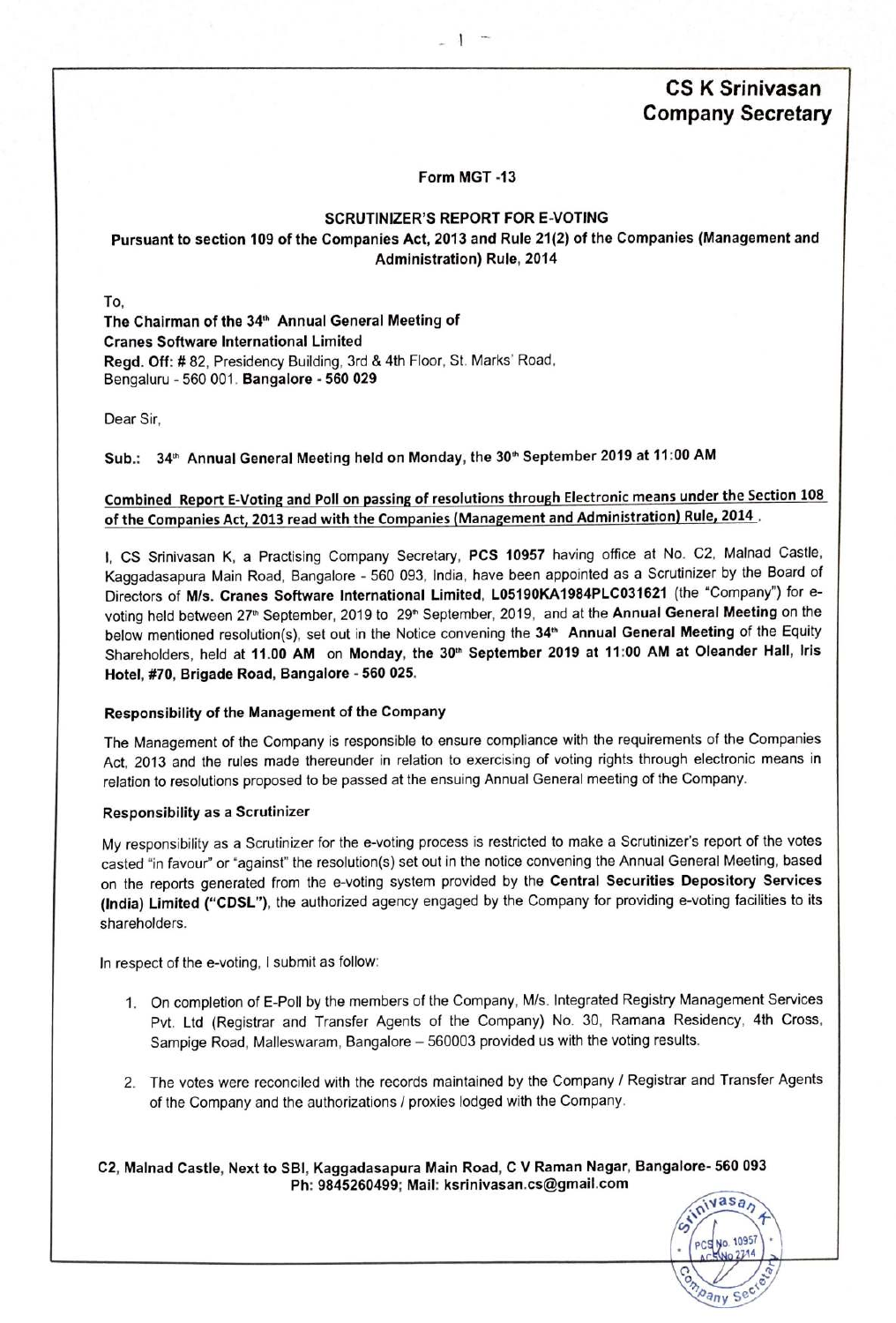# CS K **Srinivasan** Company Secretary

- 3. The votes, which were incomplete and/or which were otherwise found defective have been treated as invalid and kept separately.
- 4. I have rendered the Scrutinizers Report separately on the remote e-voting and by using ballots at the meeting, I hereby submit consolidated Scrutinizer's Report pursuant to Rule 20(4) (xii) of the Companies (Management and Administration) Rule, 2014 on all 4 Resolutions contained in the Notice convening the AGM.
- 5. The combined voting and result of the Poll is as under:

# ORDINARY BUSINESS

Resolution No. **1** *-* Adoption of Accounts:

(i) The audited standalone **financial** statements of the Company for the **financial** year ended 31st March, **2019,** the reports of the Board and auditors' thereon;

**(ii)** The audited consolidated **financial** statements of the Company for the **financial** year ended 31st March, 2019, the reports of the Board and auditors' thereon;

| $\cdots$                                |    |                                                          | voted in favour of the resolution. |         |                                                                                                                              |                     |
|-----------------------------------------|----|----------------------------------------------------------|------------------------------------|---------|------------------------------------------------------------------------------------------------------------------------------|---------------------|
| Number<br>members<br>voted in<br>voting | E- | of   Number<br>votes cast by   members<br>them<br>voting | of   Number<br>in E- voted in Poll | Poll    | of Number of votes Total Number of votes   % of<br>cast by them in cast by them in E-   number of valid  <br>voting and Poll | total<br>votes cast |
| 10                                      |    | 63902                                                    | 43                                 | 2282972 | 2346874                                                                                                                      | 100.00              |

## (i) Voted in **favour** of the resolution:

|  |  | (ii) Voted against the resolution: |  |  |  |
|--|--|------------------------------------|--|--|--|
|--|--|------------------------------------|--|--|--|

| Number<br>members<br>voting |  | of   Number<br>votes cast by   members<br>voted in E-   them in E-   voted in Poll<br>voting | of   Number | Poll | of   Number of votes   Total Number of votes   % of total  <br>cast by them in   cast by them in E-voting   number of valid  <br>and Poll | votes cast |
|-----------------------------|--|----------------------------------------------------------------------------------------------|-------------|------|-------------------------------------------------------------------------------------------------------------------------------------------|------------|
|                             |  |                                                                                              |             |      |                                                                                                                                           |            |

# **(iii) Invalid** votes:

| Number<br>members | of Number of Number<br>votes cast by members   |      | of   Number of votes   Total Number of votes   % of total<br>cast by them in   cast by them in E-voting   number of valid |            |
|-------------------|------------------------------------------------|------|---------------------------------------------------------------------------------------------------------------------------|------------|
| voting            | voted in E- them in E- voted in Poll<br>voting | Poll | and Poll                                                                                                                  | votes cast |
|                   |                                                |      |                                                                                                                           |            |



C2, **Malnad** Castle, Next to SBI. **Kaggadasapura Main Road, C V Raman Nagar,** Bangalore- 560 093 Ph: **9845260499; Mail: ksrinivasan.cs@gmail.com**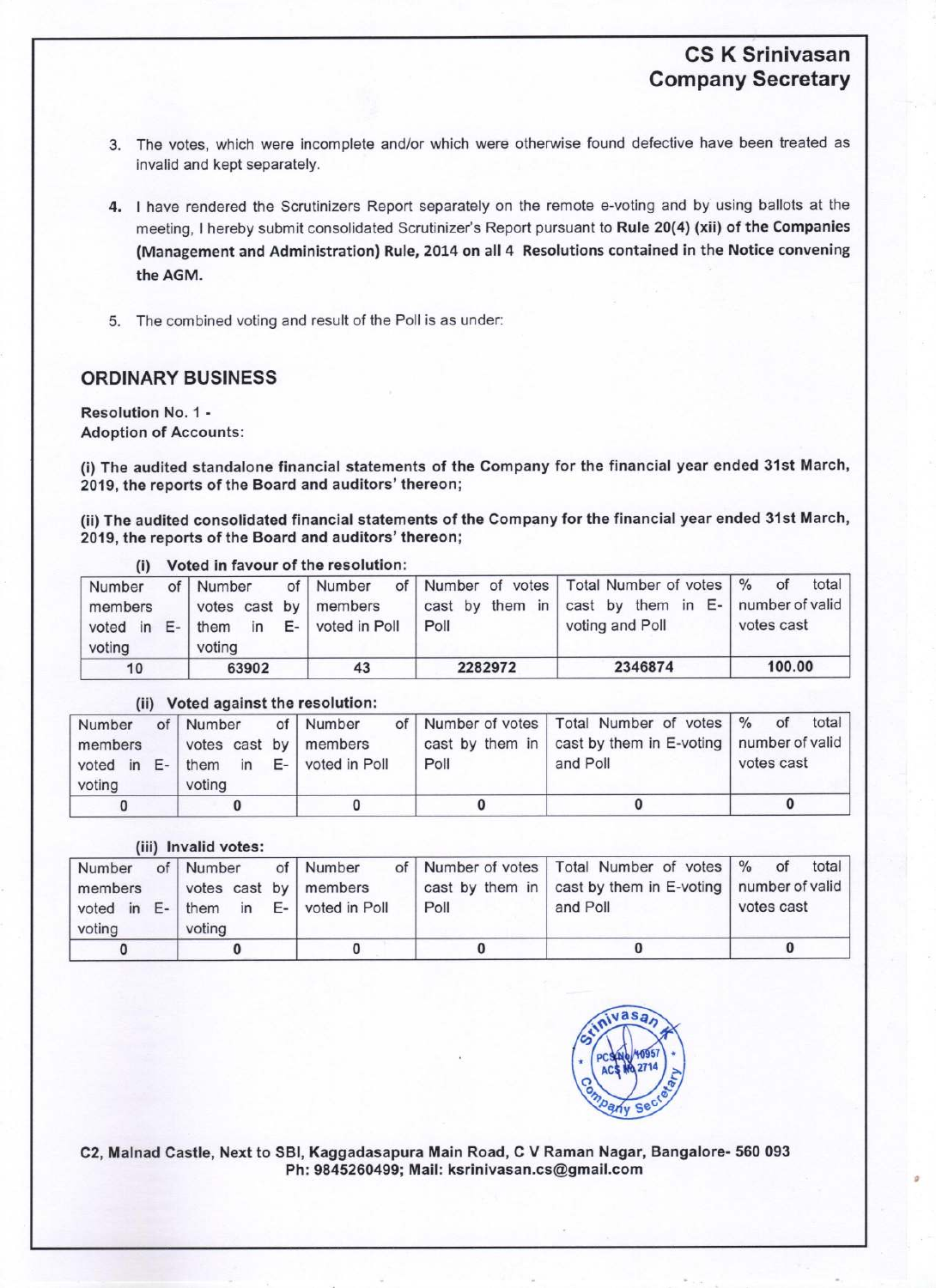# **CS** K **Srinivasan Company Secretary**

**-qasa3**

pany  $C_{1}$ e

## **Resolution No. 2 - Director appointment:**

# **To appoint Mr.Mueed Khader (Din: 00106674), who retires** by **rotation as a director.**

 $(i)$  Voted in favour of the resolution:

| Number<br>members<br>voted in E-<br>voting | of Number<br>voting | of Number<br>votes cast by members<br>them in E- voted in Poll | Poll    | of Number of votes   Total Number of votes   % of<br>cast by them in   cast by them in E-voting   number<br>and Poll | total<br>of I<br>valid<br>votes<br>cast |
|--------------------------------------------|---------------------|----------------------------------------------------------------|---------|----------------------------------------------------------------------------------------------------------------------|-----------------------------------------|
| 10                                         | 63802               | 42                                                             | 2282972 | 2346774                                                                                                              | 99.96                                   |

### **(ii) Voted againstthe resolution:** *7 \_* **a ,7 W7"**

| Number<br>members<br>voted in E-<br>voting | of | Number<br>votes cast by members<br>voting | of Number<br>them in $E-$ voted in Poll | Poll | of Number of votes   Total Number of votes   % of<br>cast by them in $\vert$ cast by them in E-voting $\vert$ number<br>and Poll | total<br>of<br>valid<br>votes<br>cast |
|--------------------------------------------|----|-------------------------------------------|-----------------------------------------|------|----------------------------------------------------------------------------------------------------------------------------------|---------------------------------------|
|                                            |    |                                           |                                         |      |                                                                                                                                  |                                       |

#### **(iii) Invalid votes:**

| Number<br>members<br>voted in E-<br>voting | of | Number<br>votes cast by members<br>them in E- voted in Poll<br>voting | of Number | Poll | of Number of votes   Total Number of votes   % of<br>cast by them in $\vert$ cast by them in E-voting<br>and Poll | total<br>οf<br>number<br>valid<br>votes<br>cast |
|--------------------------------------------|----|-----------------------------------------------------------------------|-----------|------|-------------------------------------------------------------------------------------------------------------------|-------------------------------------------------|
|                                            |    |                                                                       |           | 1000 | 1000                                                                                                              | 0.04                                            |

## SPECIAL BUSINESS

**ResolutionNo. 3 -**

**Approval of Related Party transaction:**

**To accord consent of the shareholders of the Company be and is hereby accorded to the Company, for entering into various related party transaction(s) with various parties as per Ordinary Resolution placed before the Members**

|                                         | (i)      |                                                               | Voted in favour of the resolution: |                                            |                                                               |                                                                                   |
|-----------------------------------------|----------|---------------------------------------------------------------|------------------------------------|--------------------------------------------|---------------------------------------------------------------|-----------------------------------------------------------------------------------|
| Number<br>members<br>voted in<br>voting | of<br>Е- | Number<br>votes cast by members<br>Е.<br>them<br>in<br>voting | of Number<br>of<br>voted in Poll   | Number of votes<br>cast by them in<br>Poll | Total Number of votes<br>cast by them in E-voting<br>and Poll | $\frac{0}{n}$<br><sup>of</sup><br>total<br>number<br>of<br>valid<br>votes<br>cast |
| 9                                       |          | 63802                                                         | 43                                 | 2282972                                    | 2346774                                                       | 100.00                                                                            |

## **(ii** , **Voted against the resolution:**

| Number<br>members<br>voted in E-<br>voting | of | Number<br>votes cast by   members<br>them in $E-$<br>voting | of Number<br>voted in Poll | Poll | of   Number of votes   Total Number of votes   %<br>cast by them in cast by them in E-voting<br>and Poll | οf<br>total<br>number<br>of<br>valid<br>votes<br>cast |
|--------------------------------------------|----|-------------------------------------------------------------|----------------------------|------|----------------------------------------------------------------------------------------------------------|-------------------------------------------------------|
|                                            |    | 100                                                         |                            |      | 100                                                                                                      |                                                       |

C2, Malnad Castle, Next to SBI, Kaggadasapura Main Road, C V Raman Nagar, Bangalores<br>Ph: 9845260499; Mail: ksrinivasan.cs@gmail.com